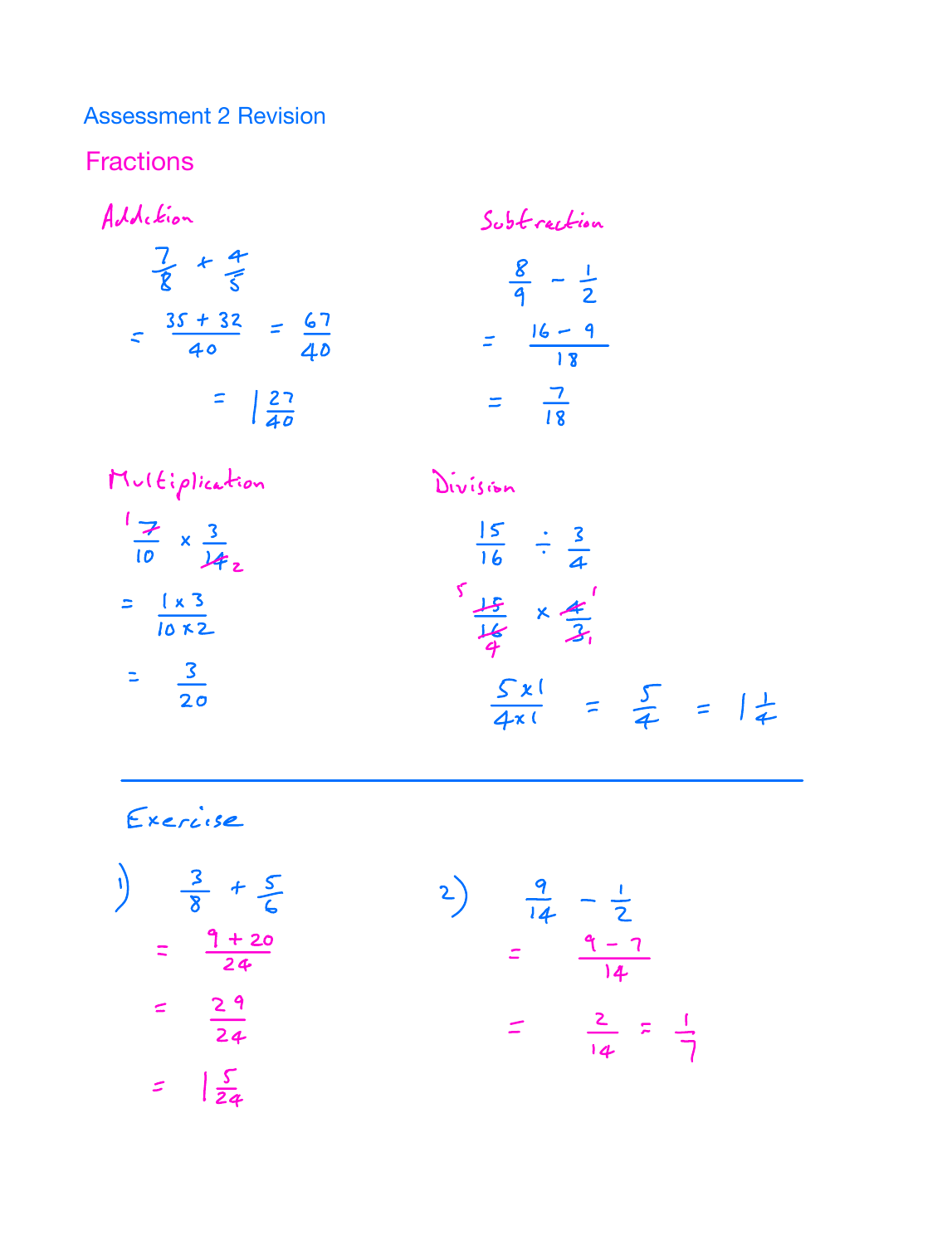3) 
$$
\frac{2}{5} \times \frac{7}{24}
$$
  
\n $\frac{1 \times 7}{5 \times 4}$   
\n $\frac{7}{20}$   
\n $\frac{7}{20}$   
\n $\frac{7}{20}$   
\n $\frac{7}{20}$   
\n $\frac{5}{6} \div \frac{2}{3}$   
\n $\frac{5}{6} \div \frac{2}{3}$   
\n $\frac{5}{6} \div \frac{2}{3}$   
\n $\frac{5}{6} \div \frac{2}{3}$   
\n $\frac{5}{6} \div \frac{2}{3}$   
\n $\frac{5}{6} \div \frac{2}{3}$   
\n $\frac{5}{6} \div \frac{2}{3}$   
\n $\frac{1}{6} \div \frac{2}{3}$   
\n $\frac{1}{6} \div \frac{2}{3}$   
\n $\frac{1}{6} \div \frac{2}{3}$   
\n $\frac{1}{6} \div \frac{2}{3}$   
\n $\frac{1}{6} \div \frac{2}{3}$   
\n $\frac{1}{6} \div \frac{2}{3}$   
\n $\frac{1}{6} \div \frac{2}{3}$   
\n $\frac{1}{6} \div \frac{2}{3}$   
\n $\frac{1}{6} \div \frac{2}{3}$   
\n $\frac{1}{6} \div \frac{2}{3}$   
\n $\frac{1}{6} \div \frac{2}{3}$   
\n $\frac{1}{6} \div \frac{2}{3}$   
\n $\frac{1}{6} \div \frac{2}{3}$   
\n $\frac{1}{6} \div \frac{2}{3}$   
\n $\frac{1}{6} \div \frac{2}{3}$   
\n $\frac{1}{6} \div \frac{2}{3}$ 

Mixed Number Arithmetic

| $E_{\chi}$ | $2\frac{3}{4}$ + $\frac{4}{5}$      | $E_{x2}$ $8\frac{1}{4} - 1\frac{2}{3}$ |
|------------|-------------------------------------|----------------------------------------|
|            | $= 3 \frac{15 + 16}{20}$            | $= 67\frac{3-8}{12}$                   |
|            | $= 3\frac{3!}{20}$                  | $= 6\frac{7}{12}$                      |
|            | $= 4\frac{1}{20}$                   |                                        |
| Ex3        | $24 \times 12$                      | $E_{\times 4}$<br>54 : 12              |
|            | $= \frac{3a}{4} \times \frac{5}{3}$ | $= 2($ $\div 7)$                       |
|            | $=\frac{3\kappa S}{4\kappa I}$      | $=\frac{3}{4} \times \frac{5}{7}$      |
|            | $=\frac{15}{4} = 3\frac{3}{4}$      | $=\frac{3*5}{4*1}$                     |
|            |                                     | $=\frac{15}{4}$ = $3\frac{3}{4}$       |
|            |                                     |                                        |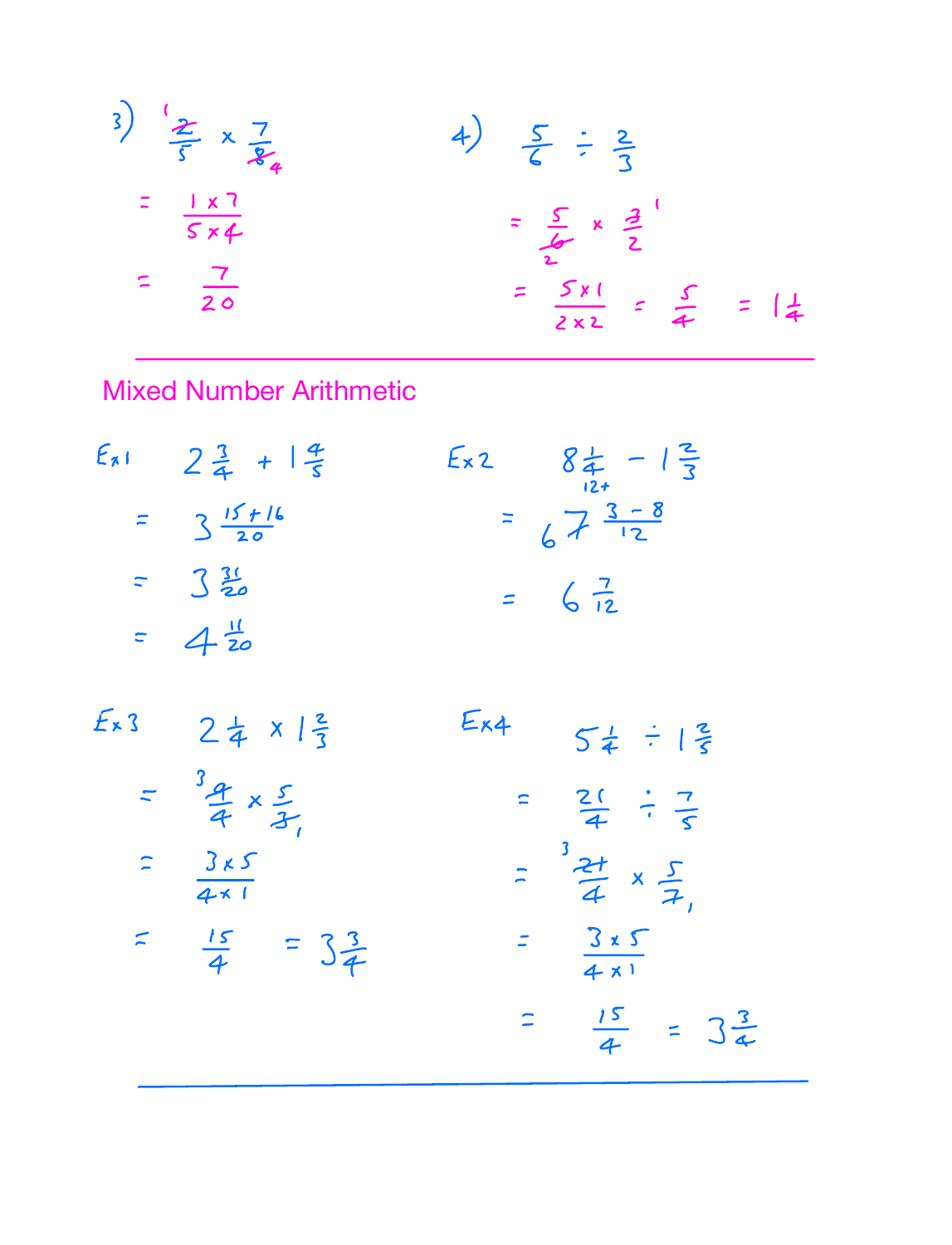Exercise  $\frac{1}{4} + \frac{2}{5}$ 2)  $8\frac{1}{2} - 1\frac{2}{3}$ <br> $\frac{6+}{6}$ <br> $= 2\sqrt{3} \frac{3-4}{6}$  $2\frac{15+8}{20}$  $= 2\frac{23}{20}$  $= 6\frac{5}{6}$  $= 3\frac{3}{20}$  $3)$   $3\frac{3}{4}$   $x \frac{2}{5}$ 4)  $7\frac{1}{2} \div 1\frac{3}{4}$  $=\frac{9+5}{9} \times \frac{7}{5}$  $=\frac{15}{2} \div \frac{7}{4}$  $=\frac{15}{2} \times \frac{4}{7}^{2}$  $=\frac{3\times7}{4\times1}$  $=\frac{\sqrt{5 \times 2}}{\sqrt{2}}$  $=\frac{21}{4}$  =  $5\frac{1}{4}$ 

## **Ordering Fractions**

$$
E_{x}
$$
 Write in ascending order  
\n $\frac{1}{2}$ ,  $\frac{1}{3}$ ,  $\frac{4}{5}$ ,  $\frac{2}{7}$ ,  $\frac{6}{10}$   
\n $\frac{2}{7}$ ,  $\frac{1}{3}$ ,  $\frac{1}{2}$ ,  $\frac{6}{10}$ ,  $\frac{4}{3}$   
\n $\frac{2}{7}$  =  $\frac{6}{21}$   
\n $\frac{4}{3} = \frac{2}{21}$   
\n $\frac{2}{3} = \frac{6}{21}$   
\n $\frac{4}{3} = \frac{8}{21}$ 

 $=\frac{30}{7}$  = 4 $\frac{2}{7}$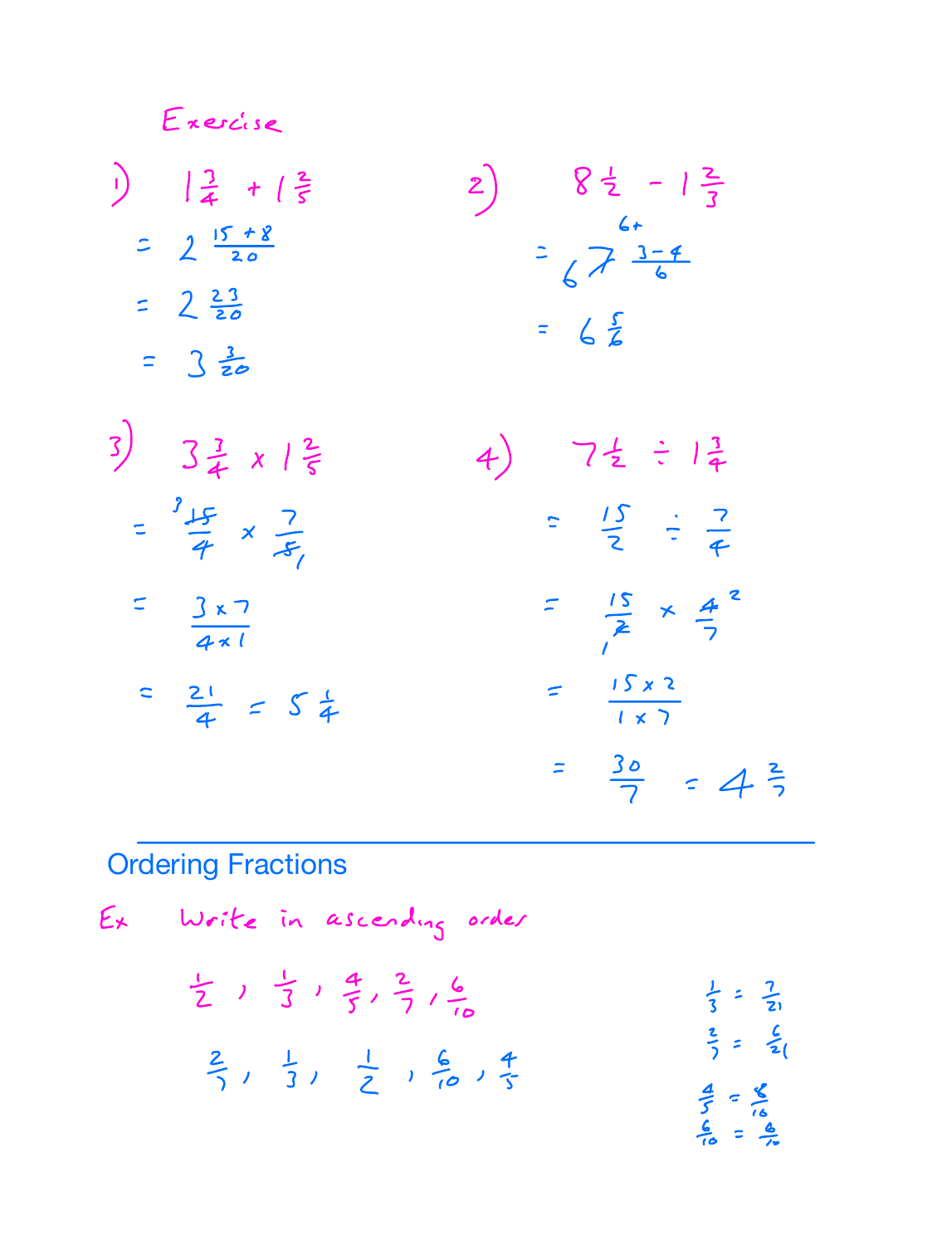| Exercise | Write in ascending order                                                       |                                                                  |
|----------|--------------------------------------------------------------------------------|------------------------------------------------------------------|
| $\int$   | $\frac{3}{4}$ , $\frac{2}{5}$ , $\frac{3}{10}$ , $\frac{4}{5}$ , $\frac{1}{3}$ | $\frac{1}{10} = \frac{9}{30}$                                    |
|          | $\frac{3}{10}$ ) $\frac{1}{3}$ ) $\frac{2}{5}$ ) $\frac{3}{4}$ + $\frac{4}{5}$ | $\frac{1}{3} = \frac{18}{30}$<br>$\frac{2}{5}$ = $\frac{12}{30}$ |
|          |                                                                                | $\frac{3}{4} = \frac{15}{20}$<br>$\frac{a}{5} = \frac{16}{20}$   |
| 2)       | $\frac{6}{7}$ , $\frac{5}{8}$ , $\frac{3}{4}$ , $\frac{7}{9}$ , $\frac{4}{5}$  | $\frac{7}{9} = \frac{35}{55}$                                    |
|          | $\frac{5}{8}, \frac{3}{4}, \frac{7}{9}, \frac{4}{5}, \frac{6}{7}$              | $\frac{4}{5} = \frac{26}{45}$                                    |
|          |                                                                                | $\frac{7}{5} = \frac{28}{36}$<br>$\frac{3}{4} = \frac{27}{36}$   |
|          |                                                                                |                                                                  |

Indices

|                                  | $5^{x} = \frac{1}{625}$<br>$E_{x}$ 2    |
|----------------------------------|-----------------------------------------|
| $f(x)$ $2x$ $3 = 2^x$            |                                         |
| = $(2^2)^2 \times (2^3)^3 = 2^x$ | $5^{\times} = \frac{1}{5^{\frac{4}{}}}$ |
| $= 2^4 \times 2^4 = 2^2$         | $5^{21} = 5^{-4}$                       |
| $= 2^{13} = 2^{x}$               | $\infty$ = - 4                          |
| $\infty = 13$                    |                                         |